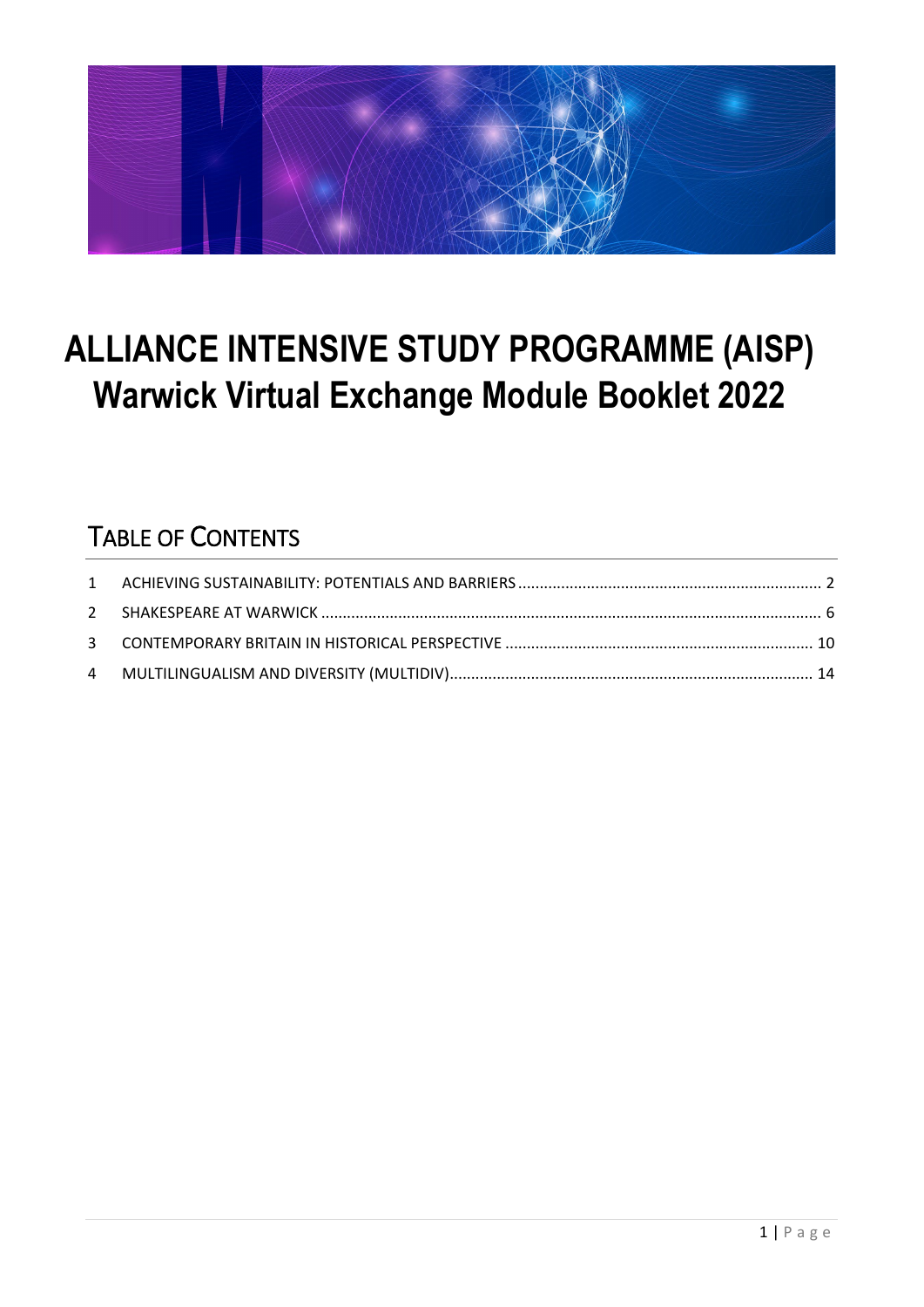## <span id="page-1-0"></span>**1 ACHIEVING SUSTAINABILITY: POTENTIALS AND BARRIERS**

### **Key dates**

This module will take place 9 May - 3 June 2022.

Prep week: 9 - 13 May 2022 Teaching: 16 May - 3 June 2022 Final assessment deadline: week commencing 3 October 2022

### **Location**

Online

### **Monash credit transfer information**

**Faculty:** Arts **Year level:** Third-year students **Credit points:** 6 **Unit transfer type:** Approved as a technical/discipline/degree elective **Discipline(s) for transfer:** International Studies, International Relations

**Faculty:** Business **Year level:** Third-year students **Credit points:** 6 **Unit transfer type:** Approved as a technical/discipline/degree elective **Academic advising notes:** This unit can be transferred as an open elective or a Business/Commerce degree elective.

### **Module description**

Sustainability is the most significant societal challenge of our age and it is therefore imperative that we all engage with this critical topic that occupies such a central role in our lives.

Earth is the only home we have. Its living systems, on which we depend, are being destroyed at an increasing rate by human activity. Finding how we can exist sustainably within those systems is what this module is about. It is not merely an academic topic, but an urgent matter that requires making personal and collective decisions about how we live.

### **Module aims**

The aim of this module is to explore sustainability and sustainable development from a variety of crossdisciplinary perspectives through a holistic and systemic approach. The module therefore focuses on the three main pillars of sustainable development (economic, environmental, social) as well as good governance as a necessary fourth pillar, and the interactions between them. In so doing, the module also aims to provide students with a variety of sources of knowledge that will allow them to make connections between their own experiences and the theme of sustainability.

#### *Other aims:*

- To make students aware of the urgent issues around sustainability, sustainable development and how they are relevant to their own study area
- To facilitate conversations between students and teachers in different subject areas, on the key topics of sustainable development.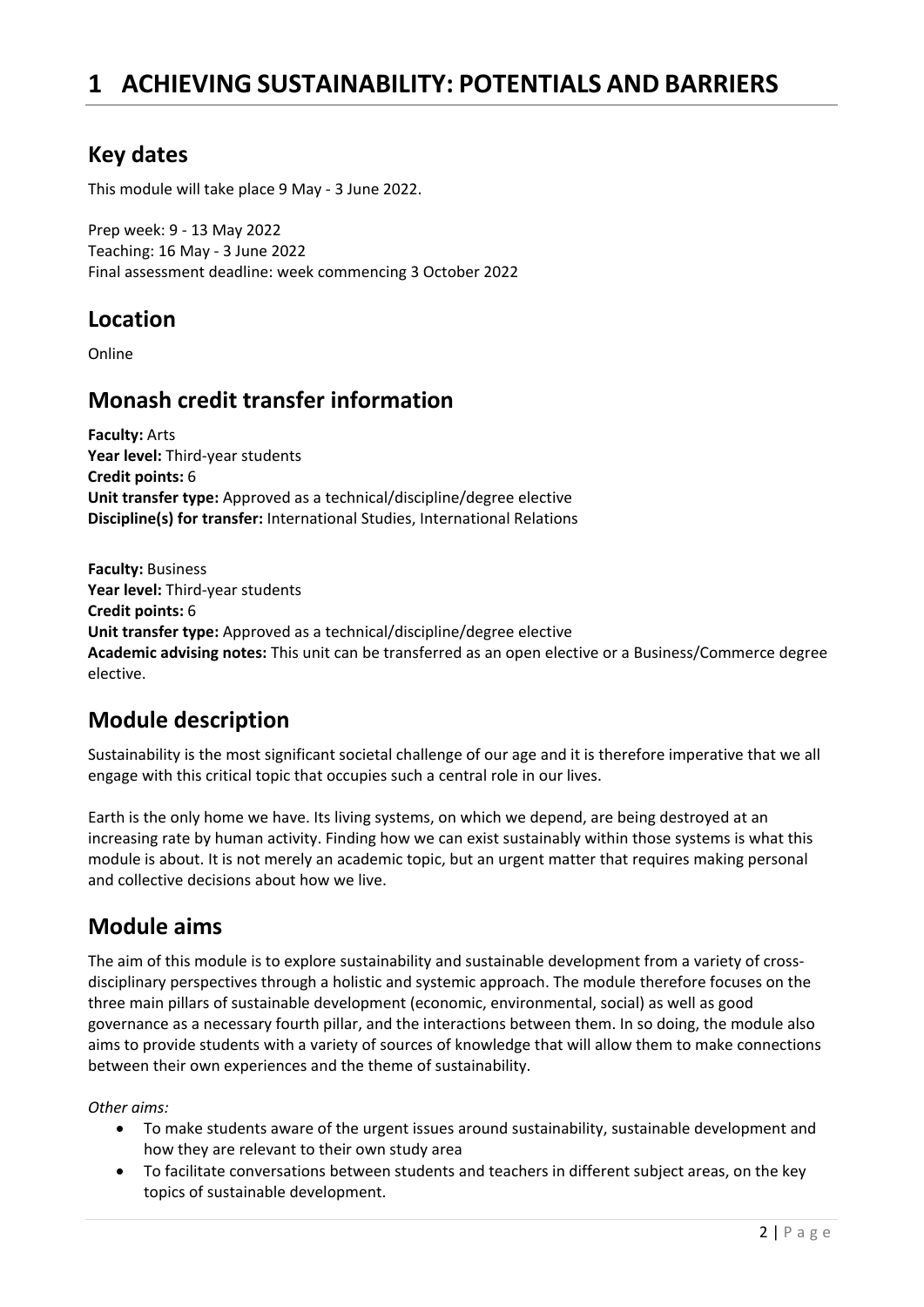- To approach sustainability from a variety of perspectives, in order to encourage students to develop their own views and critique by examining how 'sustainability' is used in different ways in different disciplines and contexts
- To make students aware of work outside their own subjects that may be relevant to what they study in their own degrees

### **Outline syllabus**

*This is an indicative module outline only to give an indication of the sort of topics that may be covered. Actual sessions held may differ.*

The module will introduce the UN Sustainable Development Goals (SDGs) as well as critiques of the SDGs. It will provide an overview of the three main pillars of sustainability - economic, social, and environmental and will explore good governance as a necessary fourth pillar, focusing on the role of the state in development, from the early state-led models of development to the post-Washington Consensus landscape, multilevel governance and more place-based approaches to governance. The module will also address the problem of defining what is actually meant by 'sustainability' and the challenges in achieving it, from a range of interdisciplinary perspectives.

The module will be taught so as to be accessible to undergraduates from all faculties. Students will not require detailed scientific, mathematical or social science skills or background.

#### *Indicative content:*

- Week 1: What is sustainability?; The Sustainable Development Goals; Unsustainability: some causes and possible cures; The Economic Pillar of Sustainable Development
- Week 2: The Environmental Pillar of Sustainable Development; The Social Pillar of Sustainable Development; Good Governance as a necessary fourth pillar of Sustainable Development
- There will also be a tutorial on reflective writing in week 2 to help students prepare their first piece of assessment. At the start of week 3, students will have one to one supervision meetings with the module convenor to discuss their essay plans

#### **Learning outcomes**

By the end of the module, students should be able to:

- Apply key concepts related to the theme of sustainability and understand the interconnections between the different pillars of sustainable development
- Distinguish between, and critically assess, different interdisciplinary perspectives on sustainability and sustainable development
- Engage in debates on the complex issue of what is sustainable and what is not, and how the main barriers to achieve sustainability can be overcome
- Carry out independent research and develop reflective thinking
- Apply analytical and problem-solving skills to specific sustainable development problems

### **Indicative reading list**

- Chang, H-J. (2003), Kicking away the ladder : development strategy in historical perspective, London: Anthem
- Edgar et al., (2014) Global conservation outcomes depend on marine protected areas with five key features. Nature 506: 216-220
- Jackson, T. (2017) Prosperity without growth : foundations for the economy of tomorrow, London: Routledge
- Klein, N. (2014) This Changes Everything: Capitalism vs. the Climate, London: Allen Lane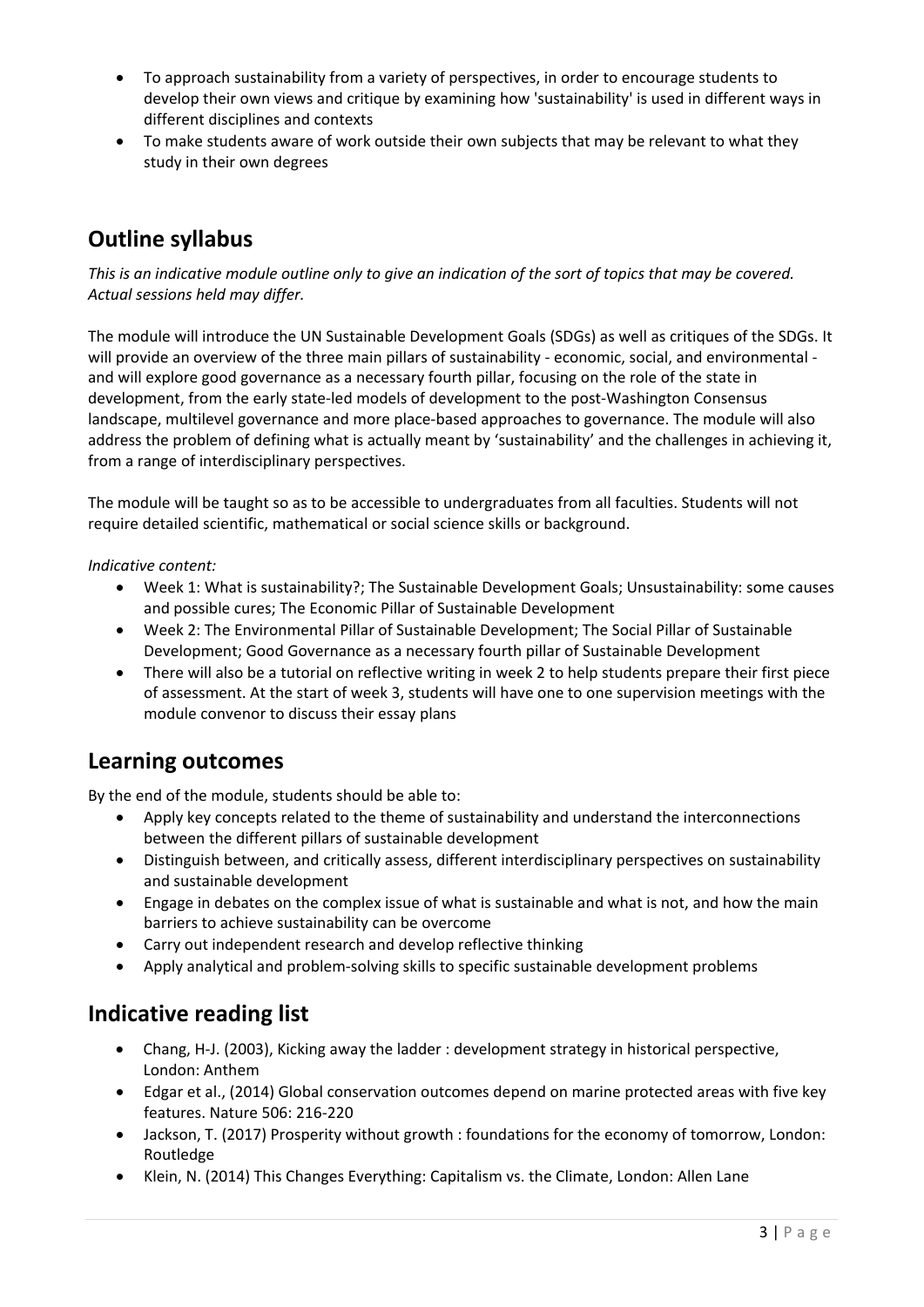- Murphy, K. (2012) The social pillar of sustainable development: a literature review and framework for policy analysis, Sustainability: Science, Practice and Policy
- Pettifor, A. (2019) The Case for the Green New Deal, London: Verso
- Raworth, K. (2017) Doughnut economics : seven ways to think like a 21st-century economist, London : Random House
- Rees, W. (2010) What's blocking sustainability? Human nature, cognition, and denial, Sustainability: Science, Practice and Policy, 6:2, 13-25
- Routledge International Handbook of Sustainable Development (2015), London: Routledge
- Spaiser, V. et al. (2017) The sustainable development oxymoron: quantifying and modelling the incompatibility of sustainable development goals, International Journal of Sustainable Development & World Ecology, 24:6, 457-470
- Townsend et al. "Essentials of Ecology", 3rd Edition, Blackwell Publishing
- World Commission on Environment and Development. (1987). Our common future. Oxford, Oxford University Press.

Additional texts, specific book chapters and articles will be set for further reading.

### **Research element**

A 2,500 word essay

### **Interdisciplinary**

The module is designed to provide the students with an understanding of relationships between the different disciplinary areas within sustainability and sustainable development, particularly Economics, Environmental Science, Politics, Sociology, Philosophy. It also invites to the students to make connections with other disciplinary areas covered in their main study programme. It provides the students with a critical understanding of dominant traditions and methodologies associated with the main phenomena covered in the module and enables the students to transcend disciplinary boundaries. The interdisciplinary course cohort provides contact opportunities and learning to see from different perspectives is a core aspect of the learning experience.

### **International**

The module draws on cases from different contexts, including different geopolitical areas, professional environments and linguistic contexts. The content and assessment invite the students to reflect on the societal relevance in different environments of the phenomena covered in the module. The assessment involves students working in groups with academic and ideally non-academic stakeholders which (will) allow for a global and local outlook to be built into the module's work. The international and diverse course cohort provides contact opportunities and learning to see from different perspectives is a core aspect of the learning experience.

## **Subject specific skills**

- An advanced understanding and critical perspective on the relevance of sustainability discourses for different disciplines
- An understanding of the four pillars of sustainable development and the interactions between them
- An ability to engage with different outlooks on sustainability and use evidence to evaluate a variety of policies relating to the topic
- An ability to articulate a detailed and evidenced-based account of unsustainable economic, environmental and social activities on societies, individuals and habitats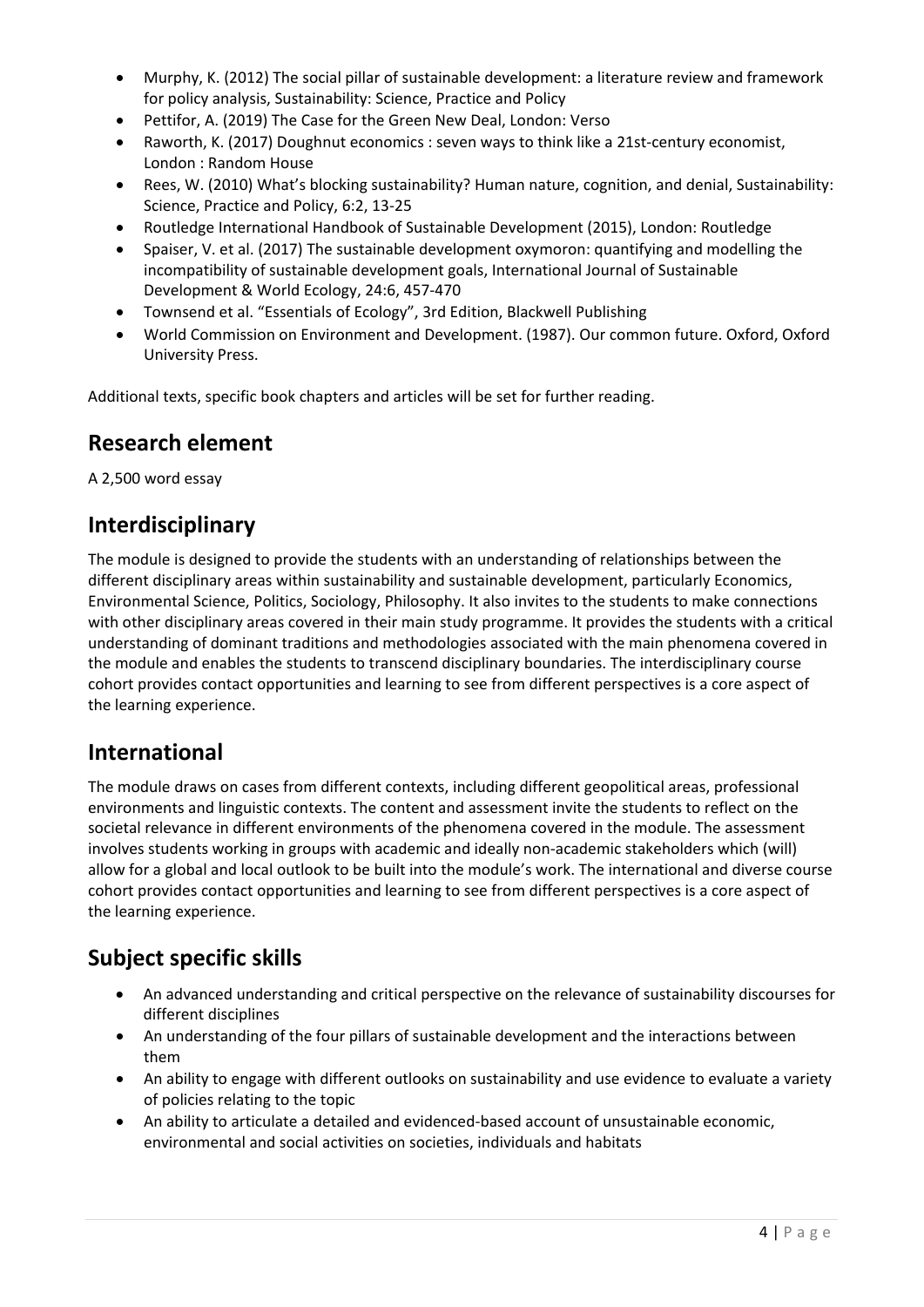## **Transferable skills**

- Analytical skills:
	- o Find, evaluate and use previous research at a level appropriate for a second/final year module
	- $\circ$  Use appropriate analytic methods to analyse research data on sustainability  $\circ$  Read academic papers effectively in the context of an intensive programme
	- Read academic papers effectively in the context of an intensive programme
- Reflective writing
- Work effectively with others in group tasks and in teams
- Plan and manage time
- Communicate clearly and effectively in discussions
- Communicate ideas effectively in writing

### **Study time**

| <b>Type</b>                   | <b>Required</b>                                                                                                                                                                                                                                                                                                                                                                                                                                                                                                                           |  |  |
|-------------------------------|-------------------------------------------------------------------------------------------------------------------------------------------------------------------------------------------------------------------------------------------------------------------------------------------------------------------------------------------------------------------------------------------------------------------------------------------------------------------------------------------------------------------------------------------|--|--|
| Seminars                      | 6 sessions of 2 hours (8%)                                                                                                                                                                                                                                                                                                                                                                                                                                                                                                                |  |  |
| <b>Tutorials</b>              | 1 session of 1 hour (1%)                                                                                                                                                                                                                                                                                                                                                                                                                                                                                                                  |  |  |
| Project supervision           | 1 session of 1 hour (1%)                                                                                                                                                                                                                                                                                                                                                                                                                                                                                                                  |  |  |
| Online learning (independent) | 3 sessions of 2 hours (4%)                                                                                                                                                                                                                                                                                                                                                                                                                                                                                                                |  |  |
| Private study                 | 75 hours (50%)                                                                                                                                                                                                                                                                                                                                                                                                                                                                                                                            |  |  |
|                               | Week 1 (prep before teaching): Preparatory<br>and background readings (35 hours<br>independent learning)<br>Week 2 (teaching): Readings for<br>seminars/workshops, contributions to online<br>discussion boards (20 hours) + writing reflective<br>piece (counted in assessment hours)<br>Week 3 (teaching): Readings for<br>seminars/workshops, contributions to online<br>discussion boards (20 hours) + writing reflective<br>piece (counted in assessment hours)<br>Week 4 (teaching): Essay writing (counted in<br>assessment hours) |  |  |
| Assessment                    | 55 hours (37%)                                                                                                                                                                                                                                                                                                                                                                                                                                                                                                                            |  |  |
| Total                         | 150 hours                                                                                                                                                                                                                                                                                                                                                                                                                                                                                                                                 |  |  |

### **Assessment**

| Essay on sustainability       | Weighting 70%<br>module. | Study time 40 hours<br>This is the main piece of assessment for this module. Students will choose<br>an essay question from 5 set questions which cover the main themes of the |
|-------------------------------|--------------------------|--------------------------------------------------------------------------------------------------------------------------------------------------------------------------------|
| Reflections on sustainability | Weighting 30%            | Study time 15 hours<br>A reflective piece which will enable students to make connections between<br>the themes of the module and their own experiences.                        |

- Formative feedback on essay plans will be provided in the project supervision sessions at the start of the week after teaching
- Detailed feedback for written assignments will be provided via Tabula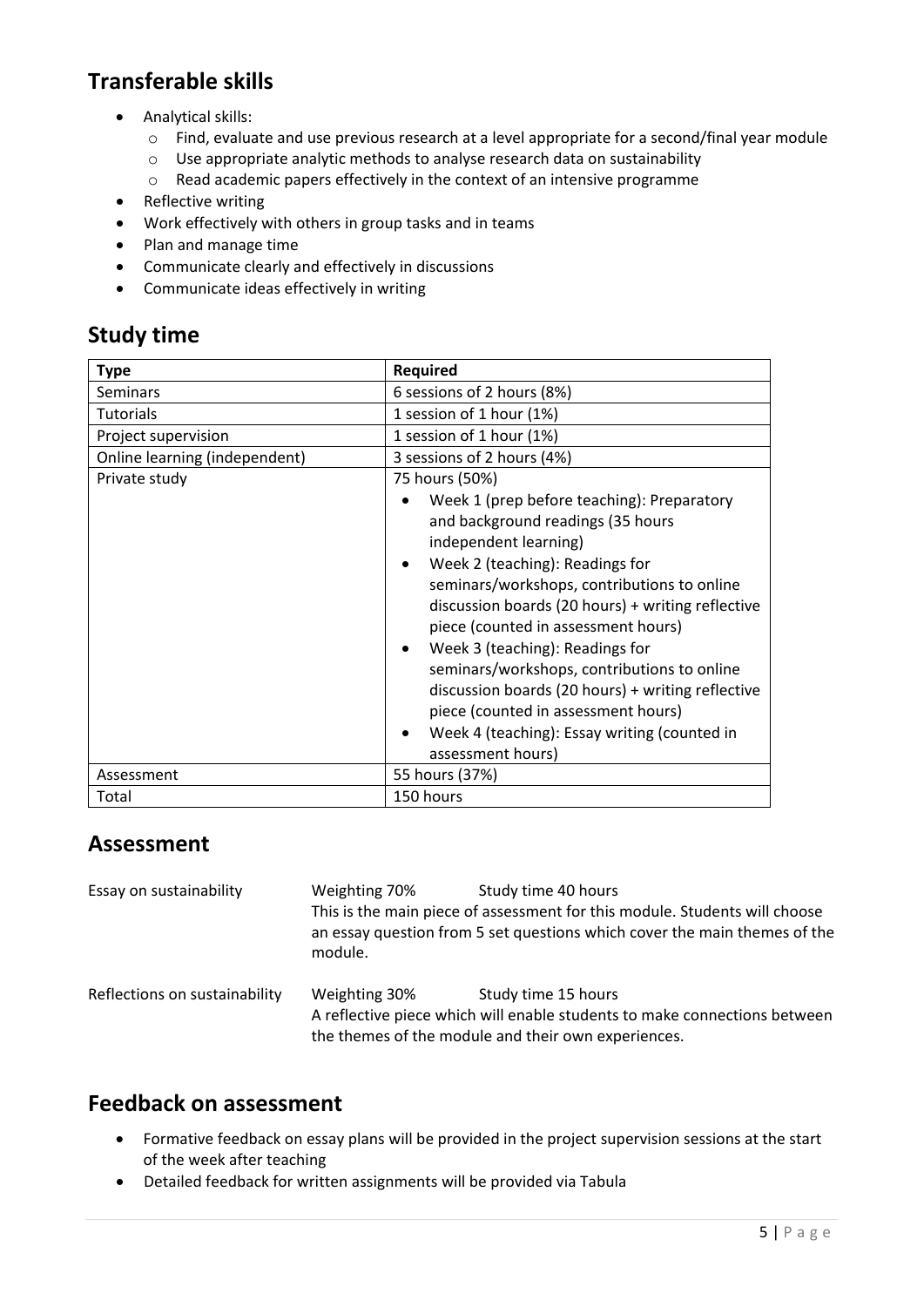### <span id="page-5-0"></span>**Key dates**

This module will take place 16 - 27 May 2022.

- Teaching: 16 27 May 2022
- Final assessment deadline: 3 June 2022 *(tbc)*

### **Location**

Online

## **Monash credit transfer information**

**Faculty:** Arts **Year level:** Second-year and third-year students **Credit points:** 6 **Unit transfer type:** Approved as a technical/discipline/degree elective **Discipline(s) for transfer:** Literary Studies

## **Module description**

Has the study of William Shakespeare lost relevance at a time when questions of decolonising and 'decanonizing' curriculums are taking centre stage? Simply put, are we bored of the Bard? This module will align a selection of Shakespeare's plays with the most pressing of current critical concerns, from environmental issues to identity politics, cultural responses to pandemics to the challenges of decolonisation. Delivered by one of the most dynamic centres for the study of Shakespeare in the UK, the course will invite students to interrogate the importance and relevance of studying Shakespeare today. Digital archival research will offer an immersive, critical exploration of Elizabethan and Jacobean performance conditions, and the social frameworks of the early-modern period more broadly, out of which these plays were born. Turning to our present moment, we will focus our attention on a selection of his plays to study Shakespeare's dramatic and literary craft. We will explore how Shakespeare intersects with the most contemporary of debates – from ecocriticism to feminism, representations of bodies and identities, to the challenging question of decolonisation – and ask if, how and why his plays remain relevant today.

### **Module aims**

- Situate Shakespeare's plays in their period context, to offer an in-depth, theoretically and historically informed assessment of the plays and their significance
- Introduce students to an emergent body of criticism that conflates Shakespeare with contemporary discussions on identity, the environment, and canonical literature

## **Outline syllabus**

*This is an indicative module outline only to give an indication of the sort of topics that may be covered. Actual sessions held may differ.*

#### *An Introduction to Antony and Cleopatra*

• William Shakespeare, Antony and Cleopatra (recommended Arden Shakespeare edition, edited by John Wilders)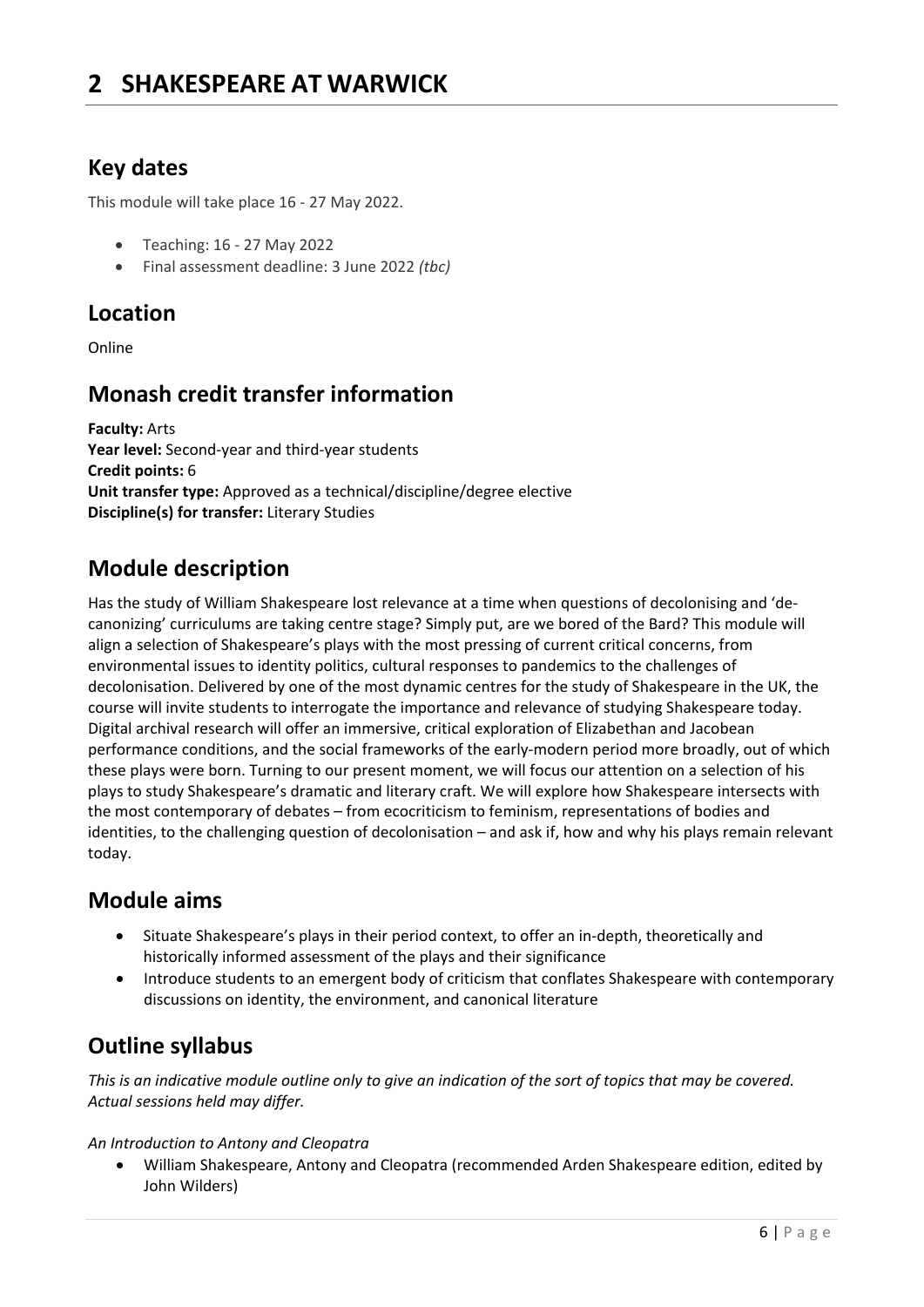• Emma Smith, 'Antony and Cleopatra' in This is Shakespeare: How to Read the World's Greatest Playwright (2020)

#### *Early Modern Bodies*

- Helkiah Crooke, Mikrokosmographia: A Description of the Body of Man (London, 1615)
- Michael C. Shoenfeldt, Bodies and Selves in Early Modern England… (1999)

#### *Gendered Bodies*

- Yasmin Arshad, ''She did make defect perfection': The Paradox and Variety of Shakespeare's Cleopatra' in Imagining Cleopatra: Performing Gender and Power in Early Modern England (2019)
- Jennifer Edwards, ''Amorous pinches': Keeping (in)tact in Antony and Cleopatra' in Shakespeare / Sense Contemporary Readings in Sensory Culture ed. by Simon Smith (2020)

#### *Racialised Bodies*

- Kim Hall, 'Marriages of State: The Tempest and Antony and Cleopatra' in Things of Darkness: Economies of Race and Gender in Early Modern England (1995)
- Jyotsna G. Singh (ed.), 'Chapter One: Historical Contexts 1: Shakespeare and the Colonial' in Imaginary Shakespeare and Postcolonial Theory (2020)

#### *Environed Bodies*

• Edward J., Geisweidt, ''The Nobleness of Life': Spontaneous Generation and Excremental Life in Antony and Cleopatra', Ecocritical Shakespeare ed. Lynne Bruckner and Dan Brayton (London and New York: Routledge Press, 2011), 89-104

#### **Learning outcomes**

By the end of the module, students should be able to:

- Gained an understanding of key critical and literary concepts in Shakespeare studies, including but not limited to: performance, history, gender, the body, environment, and decolonisation
- Acquired knowledge of relevant cultural and critical contexts within which to situate the set texts
- Developed strategies for reading drama within the context of English history
- Developed archival research skills
- Enhanced writing skills for different specialist audiences
- Developed digital literacy and audio publishing skills

### **Indicative reading list**

Students will need to bring copies of the set Shakespeare texts into seminar discussion; advice on editions will be provided

### **Research element**

Use of archives to research relevant topics.

### **Interdisciplinary**

The module is designed to provide the students with an understanding of relationships between the different disciplinary areas within English and Comparative Literature Studies, particularly Shakespeare. It also invites to the students to make connections with other disciplinary areas covered in their main study programme. It provides the students with a critical understanding of dominant traditions and methodologies associated with the main phenomena covered in the module and enables the students to transcend disciplinary boundaries. The interdisciplinary course cohort provides contact opportunities and learning to see from different perspectives is a core aspect of the learning experience.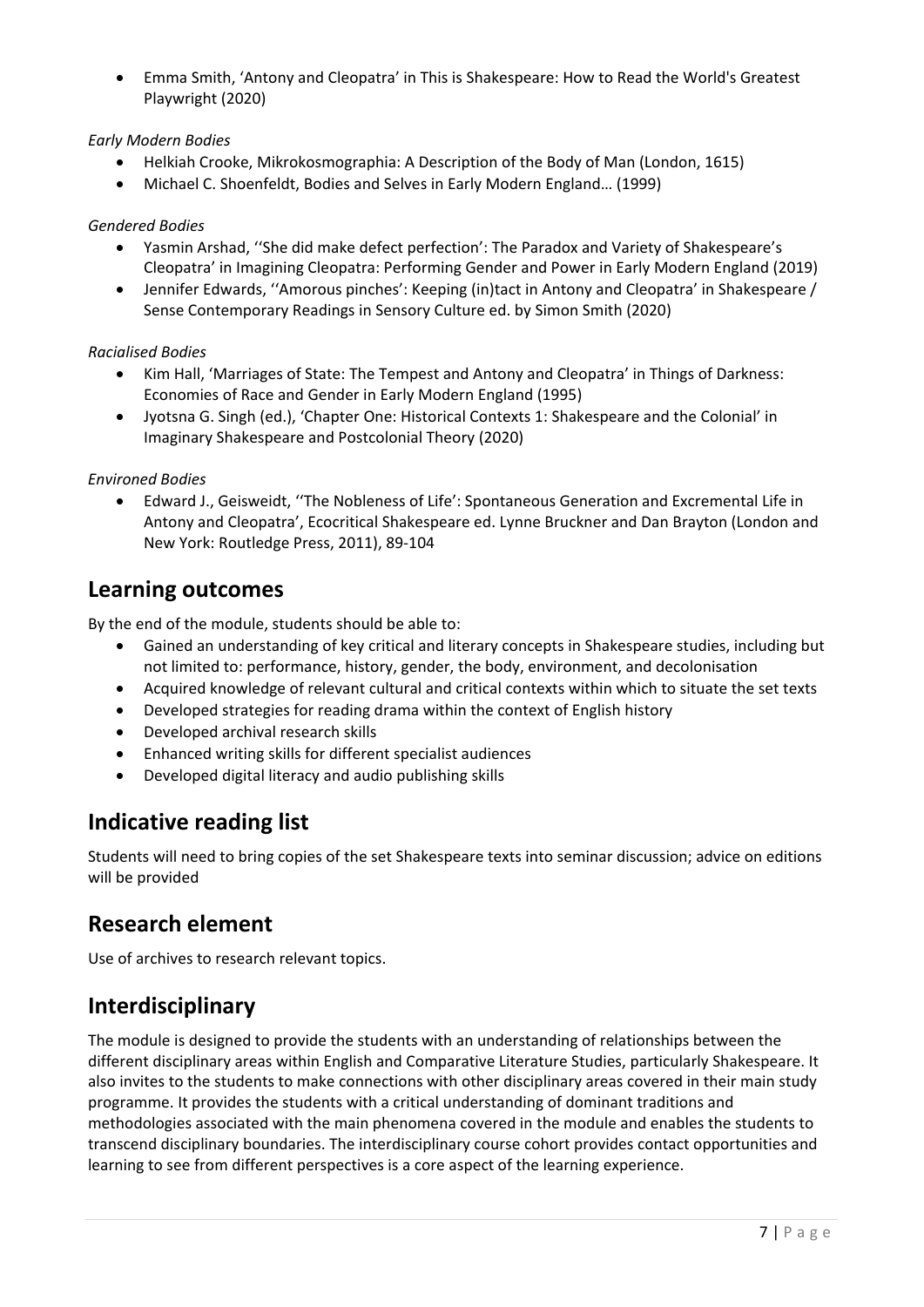### **International**

The module draws on cases from different contexts, including different geopolitical areas, professional environments and linguistic contexts. The content and assessment invite the students to reflect on the societal relevance in different environments of the phenomena covered in the module. The assessment involves students working in groups with academic and ideally non-academic stakeholders which (will) allow for a global and local outlook to be built into the module's work. The international and diverse course cohort provides contact opportunities and learning to see from different perspectives is a core aspect of the learning experience.

## **Subject specific skills**

- Understand and deploy theoretical and methodological positions with regards to Shakespeare and early modern culture
- Place the study of Shakespeare within wider contexts of recent scholarship and understand professional and disciplinary boundaries
- Be able to draw relevant analogies and connections between historically situated themes and ideas and contemporary cultural/political debates

### **Transferable skills**

- Work effectively with others in group tasks and in teams
- Plan and manage time in projects
- Develop strong analytical skills
- Find, evaluate and use previous research at a level appropriate for an intermediate year module
- Use a range of tools and resources effectively in the preparation of course work
- Use appropriate analytic methods to analyse research data on Shakespeare
- Read academic papers effectively in the context of an intensive programme
- Communicate clearly and effectively in discussions
- Communicate ideas effectively in writing.

### **Study time**

| <b>Type</b>                          | Required                                      |
|--------------------------------------|-----------------------------------------------|
| Lectures                             | 6 sessions of 45 minutes (3%)                 |
| Online learning (scheduled sessions) | 6 sessions of 1 hour (4%)                     |
| Other activity                       | 4 hours (3%)                                  |
|                                      | Two weekly 60-minute 'peer study<br>$\bullet$ |
|                                      | groups' involving set readings and tasks      |
| Private study                        | 135 hours 30 minutes (90%)                    |
|                                      | Reading and research                          |
| Total                                | 150 hours                                     |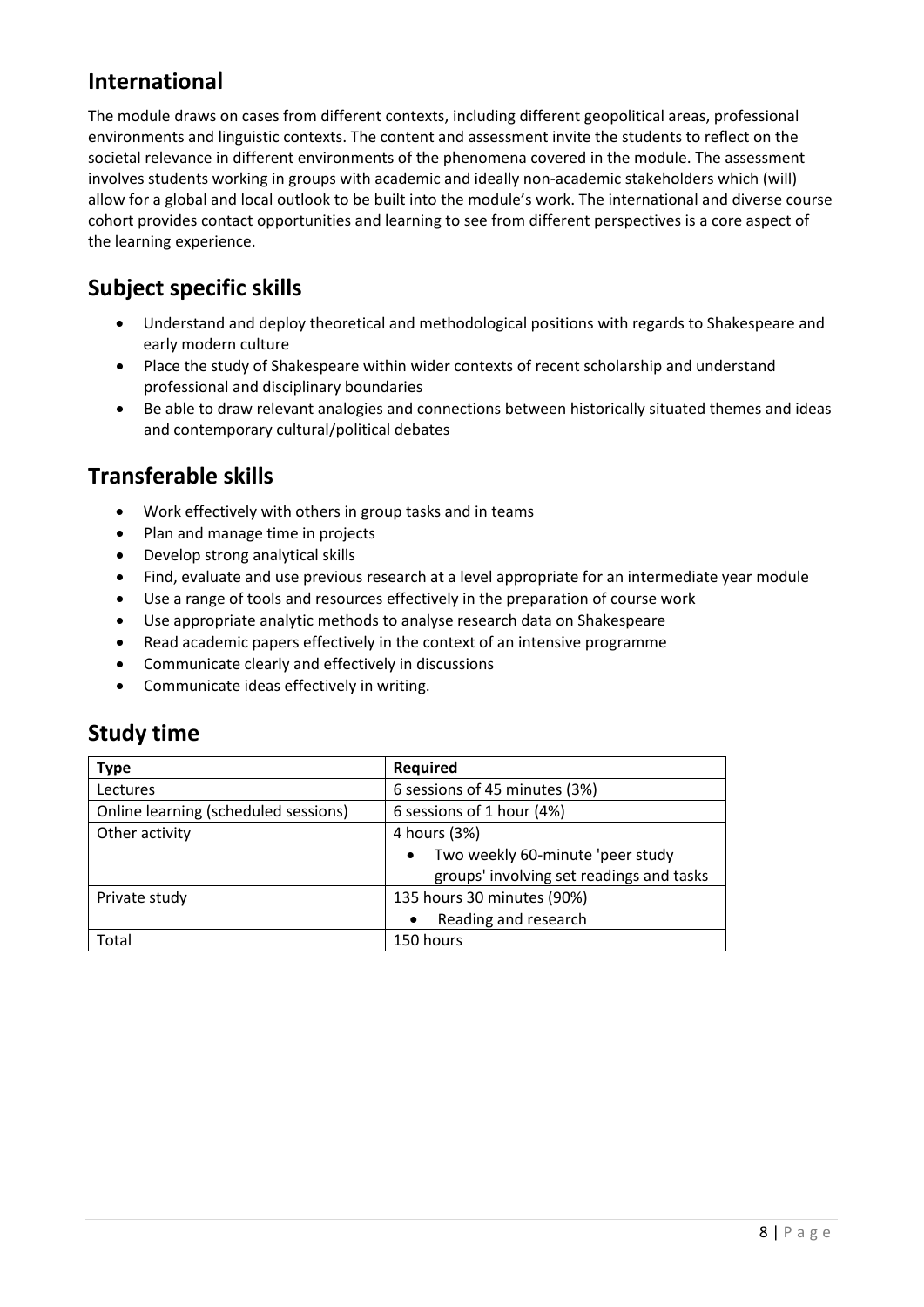### **Assessment**

You must pass all assessment components to pass the module.

Podcast Weighting 25% Short (20 minute) podcast Blog Weighting 25% Two blog entries, one each week, of c.500 words Final essay Weighting 50% A critical, researched essay based on a set of published questions; students may also devise their own topic in consultation with the tutor

- Written feedback
- Opportunity for one-to-one discussion in office hours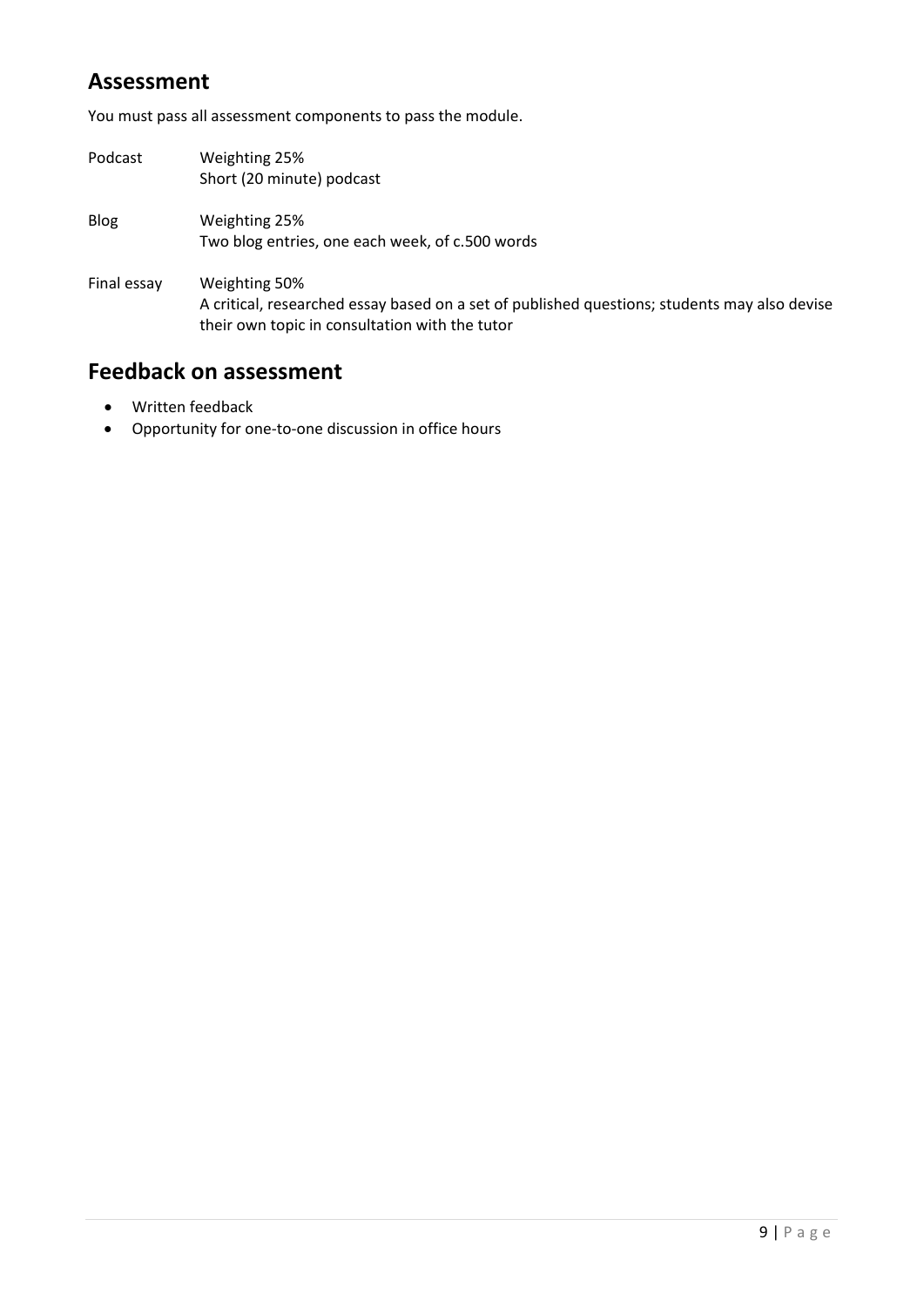## <span id="page-9-0"></span>**3 CONTEMPORARY BRITAIN IN HISTORICAL PERSPECTIVE**

### **Key dates**

This module will take place 23 May - 3 June 2022.

- Teaching: 23 May 3 June 2022
- Final assessment deadline: 3 June 2022

#### **Location**

Online

### **Monash credit transfer information**

**Faculty:** Arts **Year level:** Second-year and third-year students **Credit points:** 6 **Unit transfer type:** Approved as a technical/discipline/degree elective **Discipline(s) for transfer:** History, International Studies

### **Module description**

This module explores how history can inform our understanding of contemporary Britain. It focuses on three main inter-related issues:

- 1. Brexit
- 2. The 'break-up' of Britain and challenges of post-colonial identity
- 3. The place of the NHS in national identity.

Students work together to design and run a conference on these themes and each present a paper based on original research.

### **Module aims**

The module will show how history can advance our understanding of three areas of debate in Britain today: Brexit; the 'break-up of Britain' and post-colonial challenges to national identity; and Protection of the NHS. Students will develop an appreciation of the deeper history of these issues and critically reflect on the role of history within public debate. They will work together to design and run a mini conference on the history of contemporary Britain and will each present a paper based on an element of original research.

### **Outline syllabus**

*This is an indicative module outline only to give an indication of the sort of topics that may be covered. Actual sessions held may differ.*

This module will introduce students to the history of contemporary Britain through a focus on three main themes:

- 1. the history of Brexit (including the slow post-war move to join the EEC, the Referendum of 1975, historical explanations for the patterns of voting in the 2016 Referendum, and how history can inform understanding of subsequent political battles over delivering Brexit)
- 2. the history of the 'break-up' of Britain and the challenges of post-colonial national identity (including the long history of the making of the United Kingdom, the challenges of a four-nation history, the history of nationalism and devolution, and the legacies of imperial history)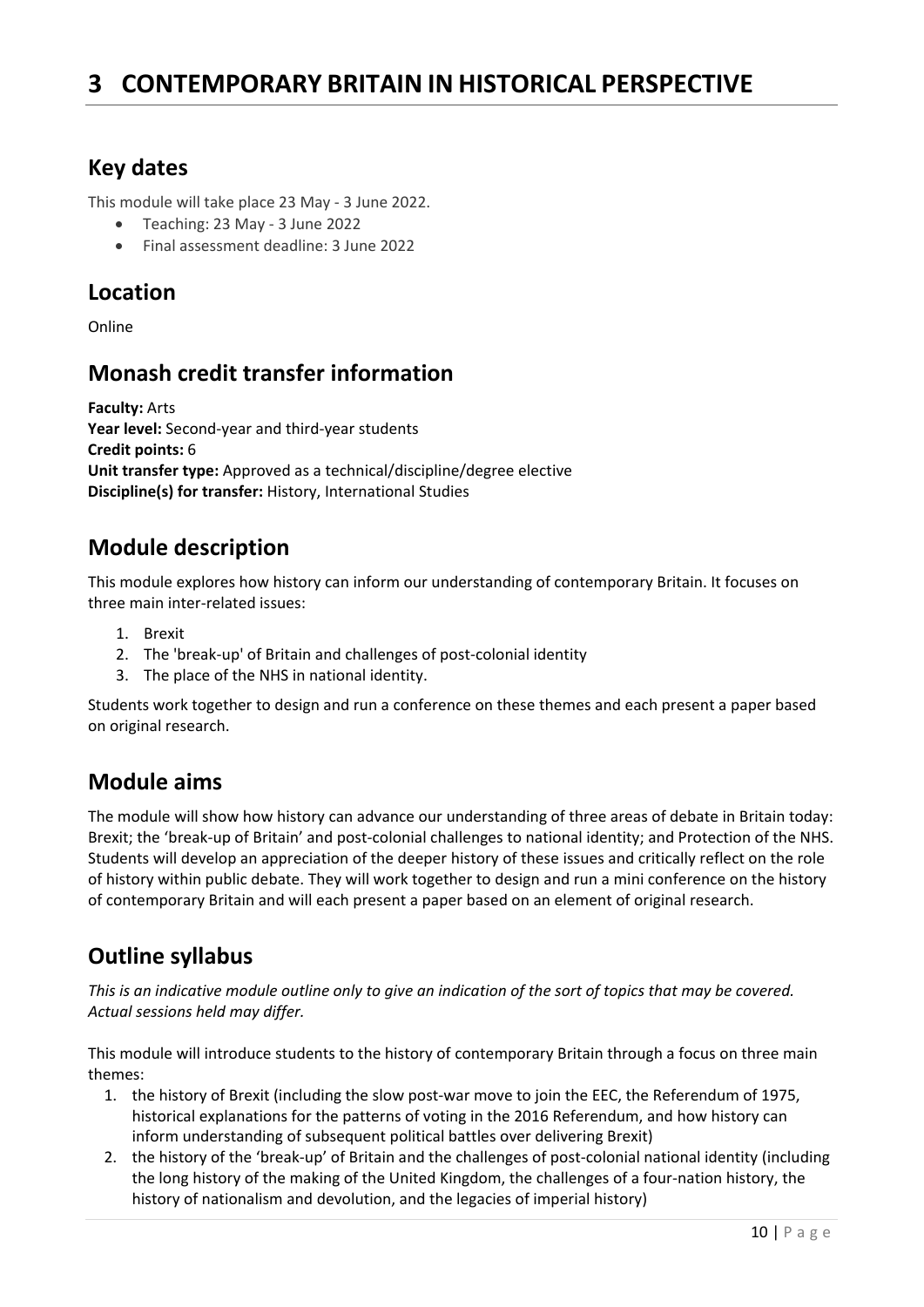3. the history of the National Health Service as a symbol of national identity (including the history of the creation of the NHS, evidence on evolving popular attitudes, the history of its representation, and the place of the NHS in the politics of Brexit and Coronavirus).

### **Learning outcomes**

By the end of the module, students should be able to:

- Demonstrate a knowledge and understanding of the historical underpinnings of recent debate about Brexit, the break-up of Britain and impact of end of Empire, and the NHS
- Formulate a focused research question that shows how history can inform contemporary debate
- Demonstrate cooperation, ability to provide peer feedback, initiative, responsibility, and leadership in working in a small group
- Generate historical arguments through analysis of primary source material
- Communicate an historical analysis clearly and cogently through presentation in a conference setting
- Ask and respond to questions in a way that constructively builds group discussion
- Analyse and evaluate the contributions made by existing scholarship about the history of modern Britain

### **Indicative reading list**

- David Edgerton, The Rise and Fall of the British Nation: A Twentieth Century History (2018)
- Robert Saunders, Yes to Europe! The 1975 Referendum and Seventies Britain (2018)
- David Edgerton, 'Brexit is a Necessary Crisis', Guardian (9 October 2019)
- Stuart Ward and Astrid Rasch (eds), Embers of Empire in Brexit Britain (2019)
- Ross McKibbin, 'In the Shadows of the Referendum', Political Quarterly (2017)
- Linda Colley, 'Britishness and Otherness: An Argument', Journal of British Studies, 31 (1992) 309-29
- Tom Nairn, The Break-Up of Britain: Crisis and Neo-Nationalism (1981)
- Thomas Martin Devine, 'The Break-Up of Britain? Scotland and the End of Empire', Transactions of the Royal Historical Society, 6th series, 16 (2006) 163-80
- Andrew Seaton, 'Against the 'Sacred Cow': NHS Opposition and the Fellowship for Freedom in Medicine, 1948–72', 20th Century British History, 26.3 (2015) 424-449
- Martin Gorsky, 'The British National Health Service 1948–2008: A Review of the Historiography', Social History of Medicine, 21.3 (2008) 437-60
- Nick Hayes, 'Did We Really Want a National Health Service? Hospitals, Patients and Public Opinions before 1948', English Historical Review, 127 (2012), 566-591
- Mathew Thomson, 'Representing the NHS in the Arts and Popular Culture'
- David Edgerton, 'British Exceptionalism: Where Brexit and Our Coronavirus Response Collide', New European (3 May 2020)
- James Meek, 'NHS SOS', London Review of Books, (April 2018)
- John Furse, 'The NHS Dismantled', London Review of Books, (November, 2019)

### **Research element**

Preparation of paper for presentation at conference which will draw on some primary source material (this will be accessible electronically via the library)

### **Interdisciplinary**

The module is designed to provide the students with an understanding of relationships between the different disciplinary areas within the Humanities and Social Sciences, particularly History, Politics and Sociology. It also invites to the students to make connections with other disciplinary areas covered in their main study programme. It provides the students with a critical understanding of dominant traditions and methodologies associated with the main phenomena covered in the module and enables the students to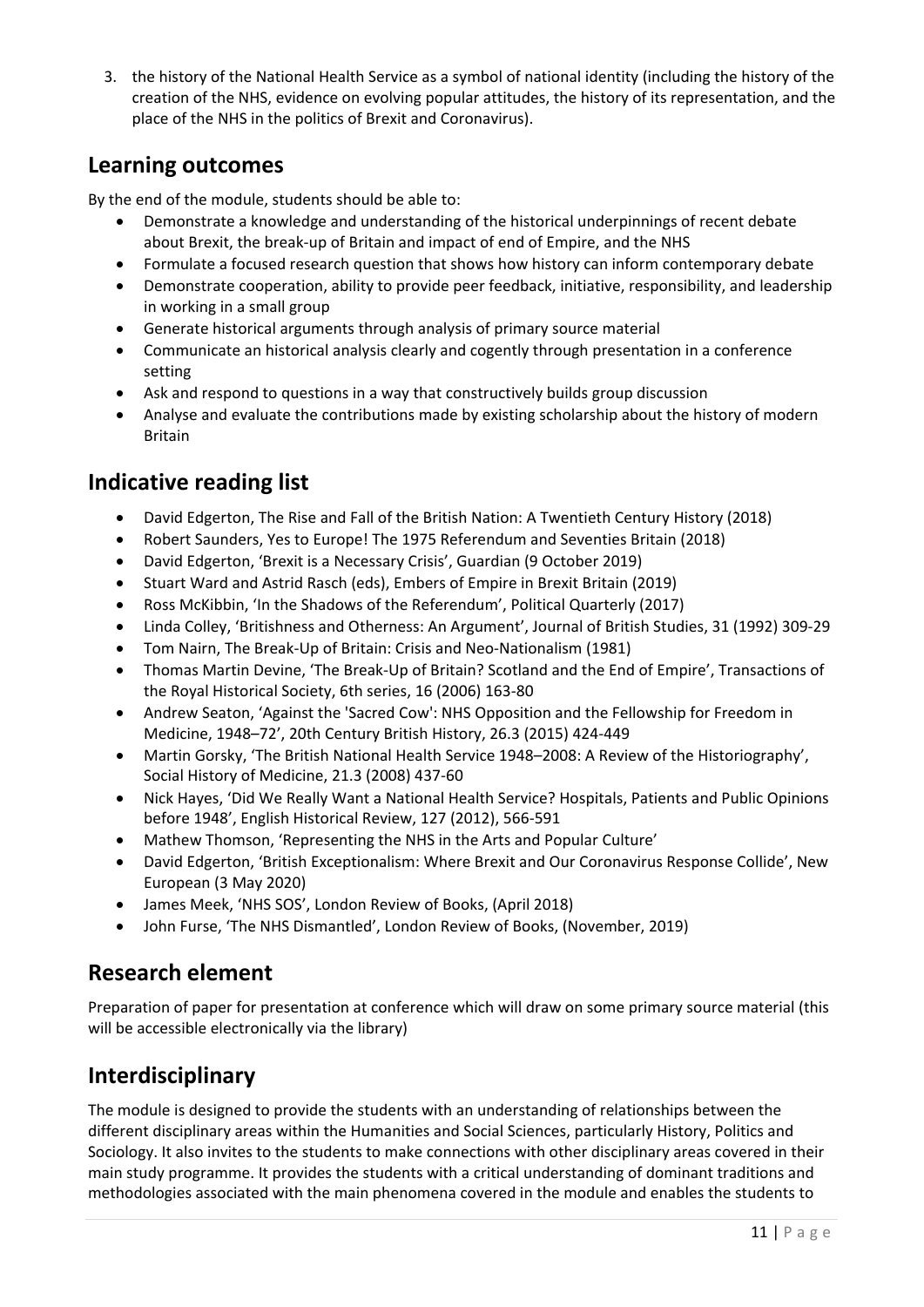transcend disciplinary boundaries. The interdisciplinary course cohort provides contact opportunities. Learning to see from different perspectives is a core aspect of the learning experience.

### **International**

The module draws on cases from different contexts and different geopolitical areas. The assessment involves students working in groups which will allow for a global and local outlook to be built into the module's work. The international and diverse course cohort provides contact opportunities and learning to see from different perspectives is a core aspect of the learning experience.

### **Transferable skills**

- Work effectively with others in group tasks and in teams
- Plan and manage time in projects
- Develop strong analytical skills
- Find, evaluate and use previous research at a level appropriate for an intermediate year module
- Use a range of tools and resources effectively in the preparation of course work
- Use appropriate analytic methods to analyse research data
- Read academic papers effectively in the context of an intensive programme
- Communicate clearly and effectively in discussions
- Communicate ideas effectively in formal oral presentation.

### **Study time**

| <b>Type</b>                  | <b>Required</b>                                                                                                                                                                                                                                                                                                                                                                                                                                                                                                                                                                                                                                                                                 | Optional                 |
|------------------------------|-------------------------------------------------------------------------------------------------------------------------------------------------------------------------------------------------------------------------------------------------------------------------------------------------------------------------------------------------------------------------------------------------------------------------------------------------------------------------------------------------------------------------------------------------------------------------------------------------------------------------------------------------------------------------------------------------|--------------------------|
| Lectures                     | 4 sessions of 1 hour (3%)                                                                                                                                                                                                                                                                                                                                                                                                                                                                                                                                                                                                                                                                       |                          |
| Seminars                     | 4 sessions of 1 hour (3%)                                                                                                                                                                                                                                                                                                                                                                                                                                                                                                                                                                                                                                                                       |                          |
| <b>Tutorials</b>             |                                                                                                                                                                                                                                                                                                                                                                                                                                                                                                                                                                                                                                                                                                 | 9 sessions of 15 minutes |
| <b>Practical classes</b>     |                                                                                                                                                                                                                                                                                                                                                                                                                                                                                                                                                                                                                                                                                                 | 2 sessions of 2 hours    |
| Supervised practical classes | 3 sessions of 2 hours (4%)                                                                                                                                                                                                                                                                                                                                                                                                                                                                                                                                                                                                                                                                      |                          |
| Other activity               | 6 hours (4%)                                                                                                                                                                                                                                                                                                                                                                                                                                                                                                                                                                                                                                                                                    |                          |
|                              | Final conference                                                                                                                                                                                                                                                                                                                                                                                                                                                                                                                                                                                                                                                                                |                          |
| Private study                | 50 hours (33%)<br>Students will be asked to read David<br>Edgerton's book The Rise and Fall of the<br>British Nation to develop a background<br>understanding of twentieth-century<br>British history. Ideally this will take<br>place ahead of the 2 weeks teaching<br>During the 2 weeks, private study will<br>be used for accessing materials from<br>the library, reading, and preparation of<br>papers for presentation at the<br>conference. It may also involve<br>students working in their small groups.<br>The calculation here for private study<br>$\bullet$<br>(50 hours) relates to background<br>reading and seminar preparation. It is<br>supplemented by the 80 hours related |                          |
| Assessment                   | to assessment.<br>80 hours (53%)                                                                                                                                                                                                                                                                                                                                                                                                                                                                                                                                                                                                                                                                |                          |
| Total                        | 150 hours                                                                                                                                                                                                                                                                                                                                                                                                                                                                                                                                                                                                                                                                                       |                          |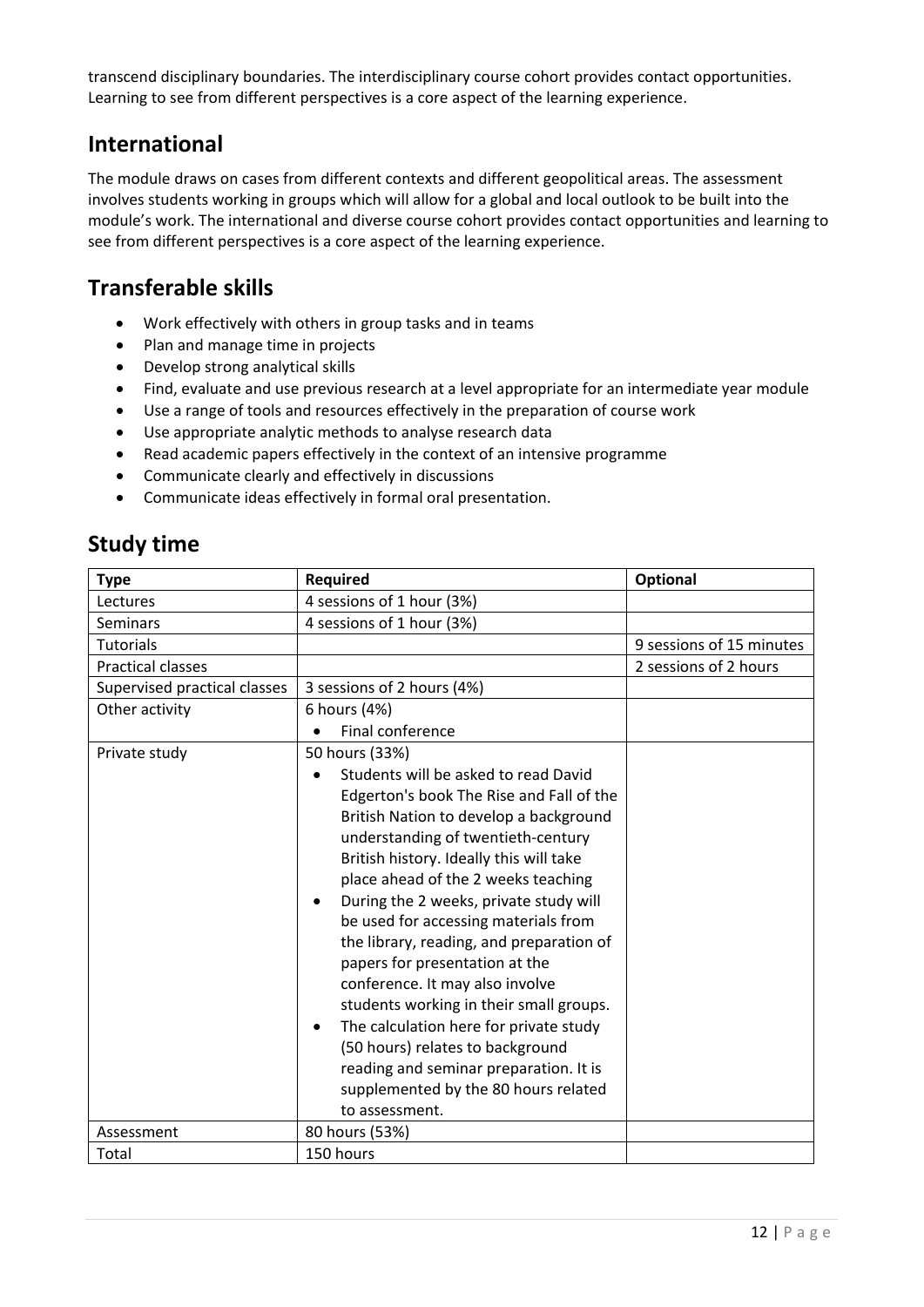### **Assessment**

You do not need to pass all assessment components to pass the module.

| Conference paper                               | Weighting 60%<br>to questions from the audience | Study time 40 hours<br>A paper that shows how historical research can add to our understanding<br>of one of the contemporary themes. This will be presented orally and can<br>be accompanied by PowerPoint presentation. It will also involve response                                                                      |
|------------------------------------------------|-------------------------------------------------|-----------------------------------------------------------------------------------------------------------------------------------------------------------------------------------------------------------------------------------------------------------------------------------------------------------------------------|
| <b>Seminar Contribution</b>                    | Weighting 15%                                   | Study time 15 hours<br>Evaluation of individual student contribution in seminars and the final<br>conference. This will involve demonstration of preparation and underlying<br>knowledge and understanding, answering and posing questions                                                                                  |
| <b>Workshop Contribution</b>                   | Weighting 15%                                   | Study time 15 hours<br>Evaluation of your contribution to the effective running of your workshop<br>groups and the development of a cohesive, well-designed, and well-<br>managed and presented conference panel                                                                                                            |
| Presentation plan<br>Weighting 10%<br>argument |                                                 | Study time 10 hours<br>You will submit a brief plan of your presentation for feedback midway<br>through the module. This will assist you in preparation of the final<br>presentation. The plan will set out your question, the research you hope to<br>undertake (including potential sources), and a hypothesis about your |

- Written feedback via Tabula on 500 word presentation plan
- Ongoing tutorial and class feedback from module leader
- Peer feedback in workshops and final conference
- Final written feedback from module leader via Tabula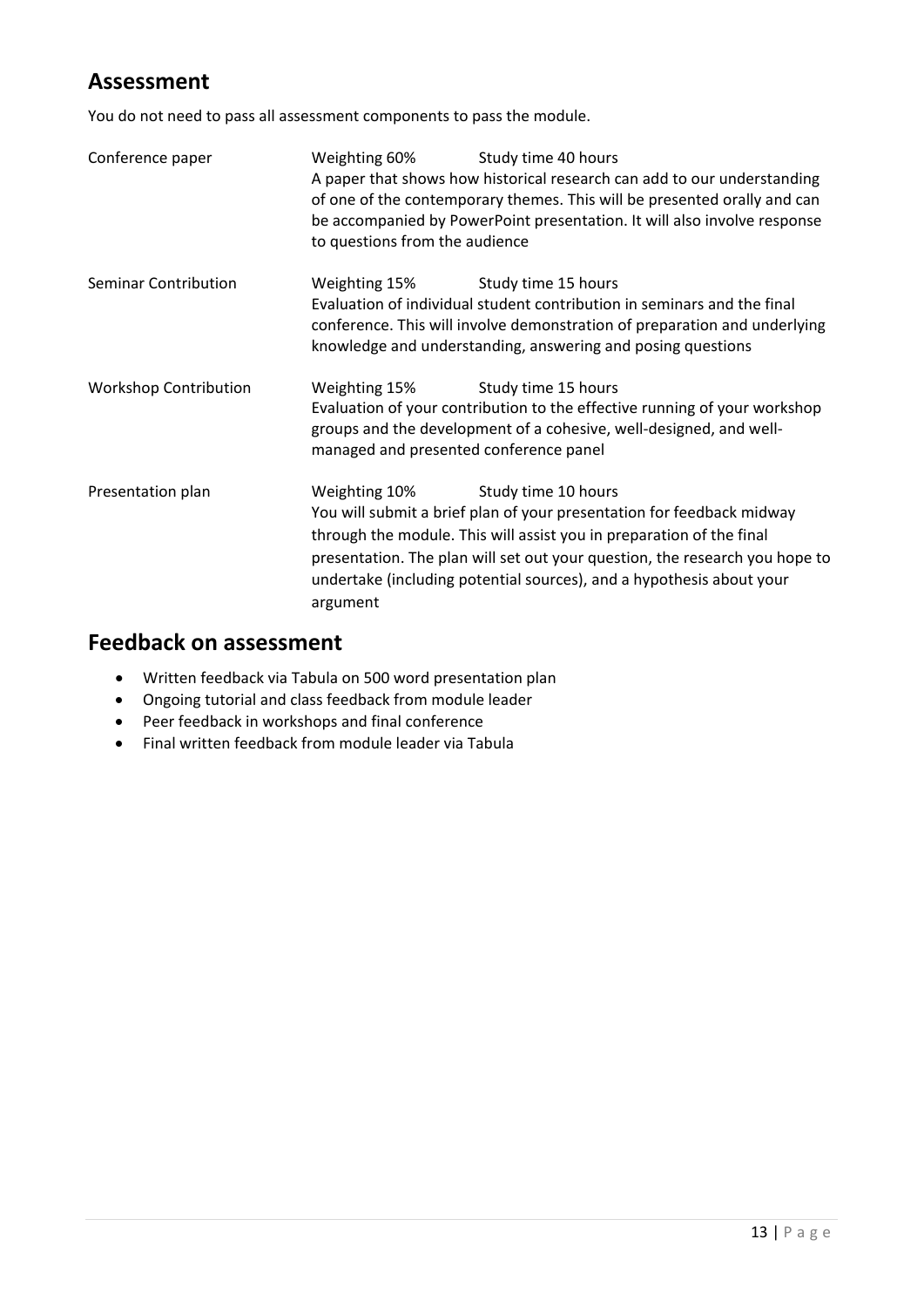### <span id="page-13-0"></span>**Key dates**

This module will take place 27 June - 15 July 2022.

- Prep week: 27 June 1 July 2022
- Teaching: 4 15 July 2022
- Final assessment deadline: week commencing 3 October 2022

### **Location**

Online

## **Monash credit transfer information**

**Faculty:** Arts **Year level:** Second-year and third-year students **Credit points:** 6 **Unit transfer type:** Approved as a technical/discipline/degree elective **Discipline(s) for transfer:** Cultural Literacy, Linguistics and English Language

**Faculty:** Arts **Year level:** Postgraduate students **Credit points:** 6 **Unit transfer type:** Approved as a technical/discipline/degree elective **Discipline(s) for transfer:** Applied Linguistics

## **Module description**

MultiDiv is a specialised and highly intensive summer programme for students and academic/non-academic stakeholders interested in Multilingualism, Diversity and Social Justice pedagogy, policy and research from a Linguistics, Modern Languages and Translation Studies angle. MultiDiv is a unique hub which brings together senior academics as well as UG (undergraduate) /PG (postgraduate) research developed through the formal curriculum and relevant extracurricular activities. It takes the form of an intensive, face-to-face week-long activity and involves workshops, data training and sessions on interpreting research for wider audiences, policy makers and the media most notably.

MutliDiv is, by design, relevant to curriculum content directly addressing issues related to multilingualism in society. MutliDiv has already brought together Warwick/Monash students and it is an opportunity to develop a global network which can organically grow through the interests of its community.

To our knowledge, there is no other summer programme bringing together those discipline areas and with a structure similar to what MutliDiv is committed to. Specifically, the emphasis on bringing together UG/PG research is a unique feature of MutliDiv. To our knowledge there is no other programme that includes UG researchers as equal participants to PhD students and senior academics. MultiDiv seeks to become an incubator for new ideas, research projects, curriculum innovation and policy intervention. MultiDiv is aligned with the Communities of Practice (CofP) framework and seeks to empower the participants, from all career stages, to drive innovation in teaching, learning, research and policy.

*Note: All activities and assessments are the same for undergraduate and postgraduate students, however students will be evaluated against the marking scale relevant to their level. Learning outcomes differ for second-year, third-year and masters students.*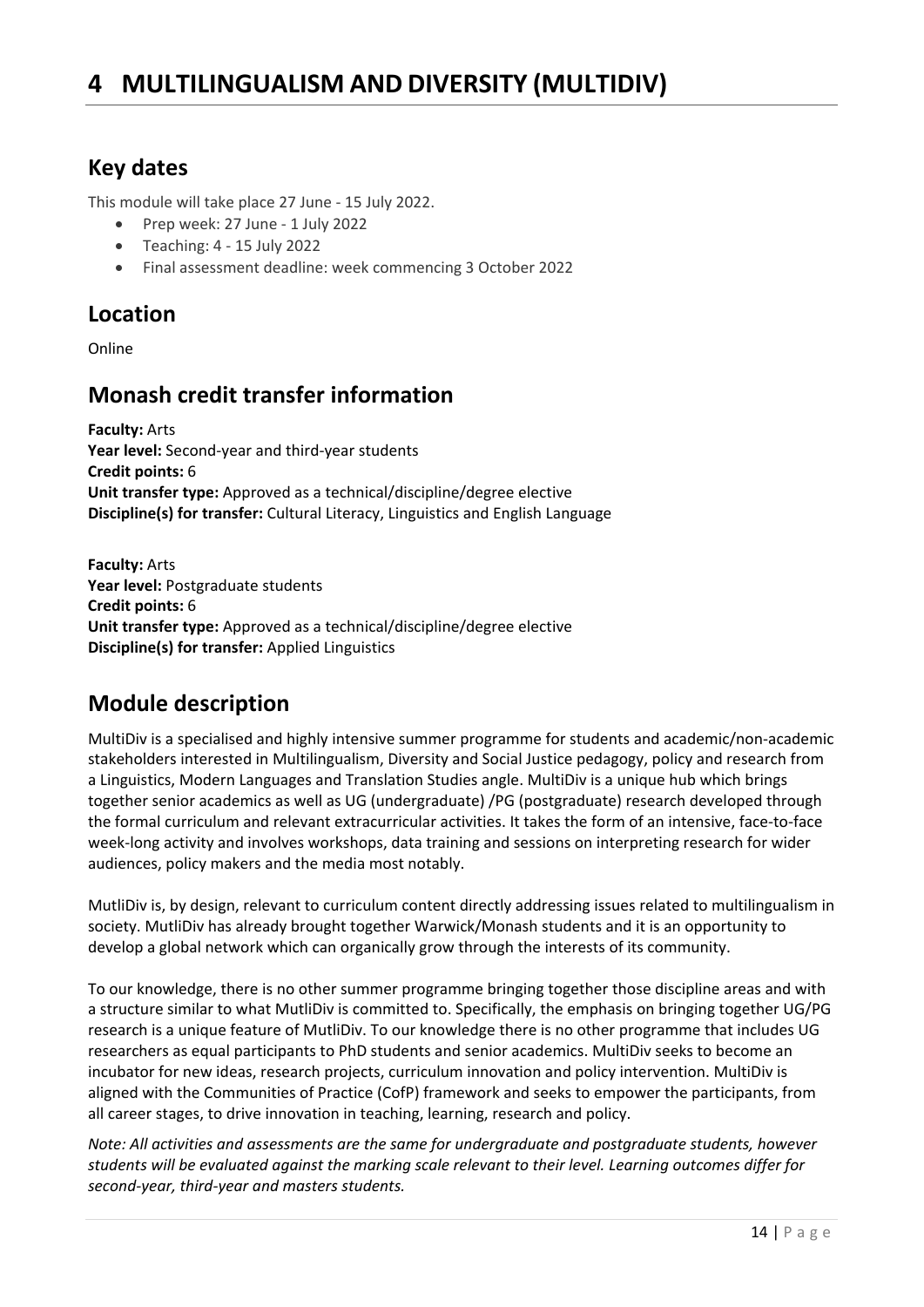## **Module aims**

The linguistically diverse nature of contemporary societies is related to a range of complex phenomena in the areas of:

- language policy and practice
- language contact and change
- translation, interpreting and heritage learning
- public sector translation/interpretation
- translation and human rights.

### **Outline syllabus**

*This is an indicative module outline only to give an indication of the sort of topics that may be covered. Actual sessions held may differ.*

- Core issues on Multilingualism and Diversity
- Translation and exophony
- Linguistic Landscaping
- Language and power
- Designing and carrying out a linguistic landscaping project
- Census training
- Multilingual fieldwork & observation design
- Data analysis methods.

#### **Learning outcomes**

#### *Intermediate level (second-year)*

By the end of the module, students should be able to:

- demonstrate understanding of key concepts, terminology, research methods and theories related to multilingualism
- demonstrate ability to critically discuss different approaches to multilingualism and diversity. Show awareness of key issues around intercultural interaction and the relationship with multilingualism and multiculturalism
- evaluate critically how different theoretical & methodological approaches and concepts help to study multilingualism and diversity
- design and carry out an original small scale study on multilingualism, typically from a linguistic landscape angle
- communicate the results of their study to an audience.

#### *Finalist level (third-year)*

By the end of the module, students should be able to:

- demonstrate a systematic understanding of key concepts, terminology, research methods and theories related to multilingualism
- demonstrate a solid ability to critically discuss different approaches to multilingualism and diversity. Show awareness of key issues around intercultural interaction and the relationship with multilingualism and multiculturalism
- evaluate critically how different theoretical & methodological approaches and concepts help to study multilingualism and diversity
- design and carry out an original small-scale study on multilingualism, typically from a linguistic landscape angle which expands current theoretical frameworks and/or analytical tools
- communicate the results of their study to both specialist and non-specialist audiences.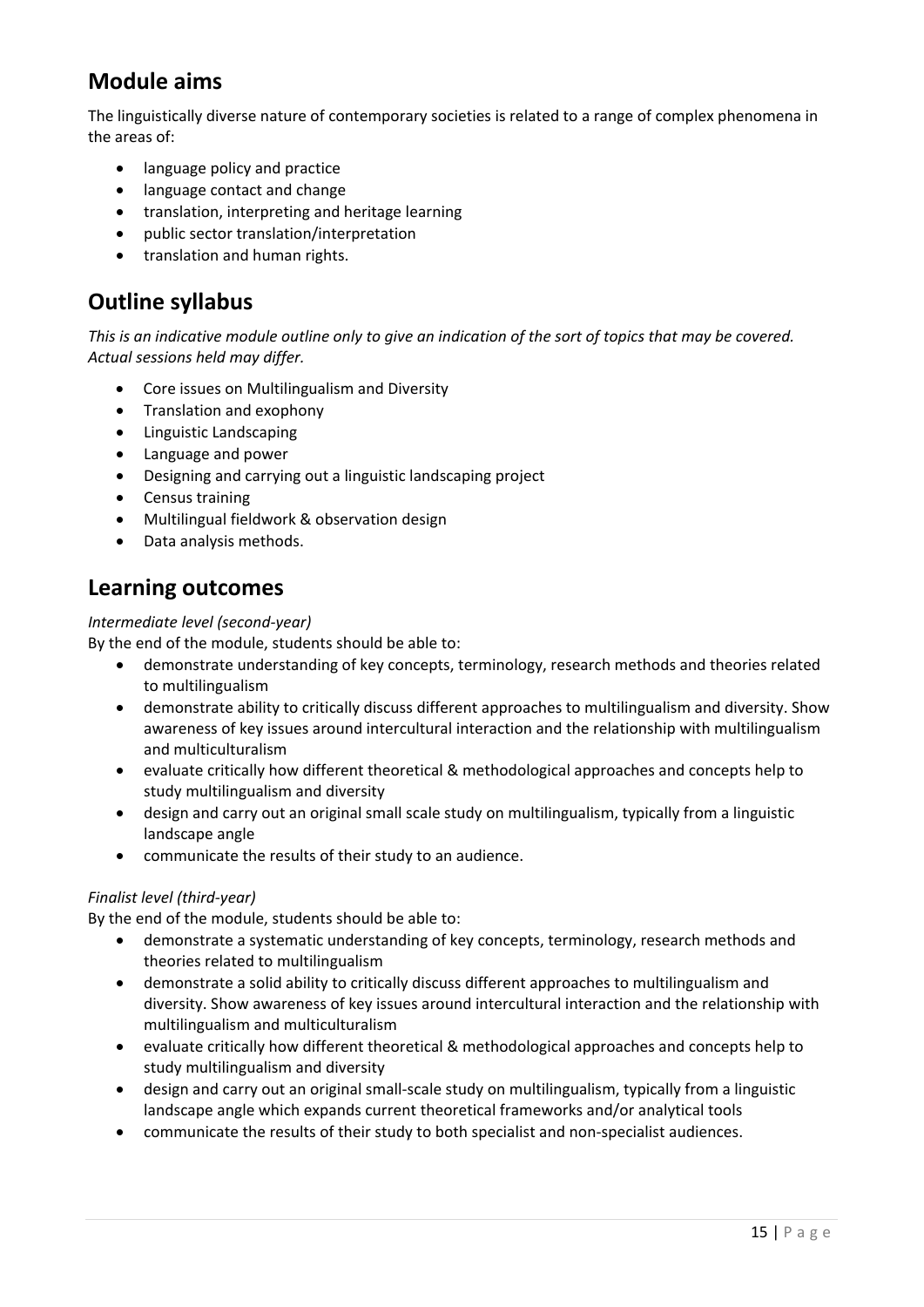#### *Masters level*

By the end of the module, students should be able to:

- demonstrate a comprehensive understanding of key concepts, terminology, research methods and theories related to multilingualism and originality in the application of this knowledge
- demonstrate an advanced ability to critically discuss different approaches to multilingualism and diversity. Show critical awareness of key issues around intercultural interaction and the relationship with multilingualism and multiculturalism
- evaluate critically how different theoretical & methodological approaches and concepts help to study multilingualism and diversity and, where appropriate, propose new hypotheses
- deal with complex issues related to multilingualism, both systematically and creatively and make sound judgements in the absence of complete data
- autonomously design and carry out an original small-scale study on multilingualism typically from a linguistic landscape angle – which provides a strong and viable research-led solution to a realworld problem and show strong ability to interpret findings for policy recommendations
- communicate the results of their study clearly to specialist and non-specialist audiences.

### **Indicative reading list**

- Angouri, Jo. 2013. "The Multilingual Reality of the Multinational Workplace: Language Policy and Language Use." Journal of Multilingual and Multicultural Development 34 (6). Routledge: 564–81
- Angouri, Jo. 2018. "Quantitative, qualitative, mixed or holistic research? Combining methods in linguistic research". Research methods in linguistics, London: Bloomsbury Publishing: 35-55
- Backhaus, P. (2006). "Multilingualism in Tokyo: A look into the linguistic landscape." In Linguistic Landscape: A New Approach to Multilingualism (pp. 52-66). Channel View Publications
- Blackledge, Adrian, and Kiran Trehan. 2018. "Language, Superdiversity, and Self-Employment." In The Routledge Handbook of Language and Superdiversity, edited by Adrian Blackledge and Angela Creese, 299–311. London: Taylor & Francis
- Clyne, Michael, Louisa Willoughby, and Julia Bradshaw. 2009. "Linguistic Diversity in South-East Melbourne." People and Place 17 (1): 55–62
- Creese, Angela, and Adrian Blackledge. 2019. "Translanguaging and Public Service Encounters: Language Learning in the Library." The Modern Language Journal 103 (4): 800–814
- Heller, M., Pietikäinen S. & Pujolar J. (2018). Critical Sociolinguistic Research Methods. Studying language issues that matter. Routledge; -- section 3.2; Observing: Finding out what people do (p. 77-85), & -- section 3.3; Eliciting: Finding out what people say (p. 85-92)
- Musgrave, Simon, Steve Wright, Tom Denison, and Louisa Willoughby. 2020. "Managing Multilingual Collections: Insights from Data Analytics Research." Journal of Librarianship and Information Science 52 (3). SAGE Publications Ltd: 853–63

### **Research element**

The programme is tailored around original research. This involves the design as well as the carrying out of projects on linguistic landscapes.

## **Interdisciplinary**

The module is designed to provide the students with an understanding of relationships between the different disciplinary areas within multilingualism, particularly linguistics, modern languages and translation studies. It also invites the students to make connections with other disciplinary areas covered in their main study programme. It provides the students with a critical understanding of dominant traditions and methodologies associated with the main phenomena covered in the module and enables the students to transcend disciplinary boundaries. The interdisciplinary course cohort provides contact opportunities and learning to see from different perspectives is a core aspect of the learning experience.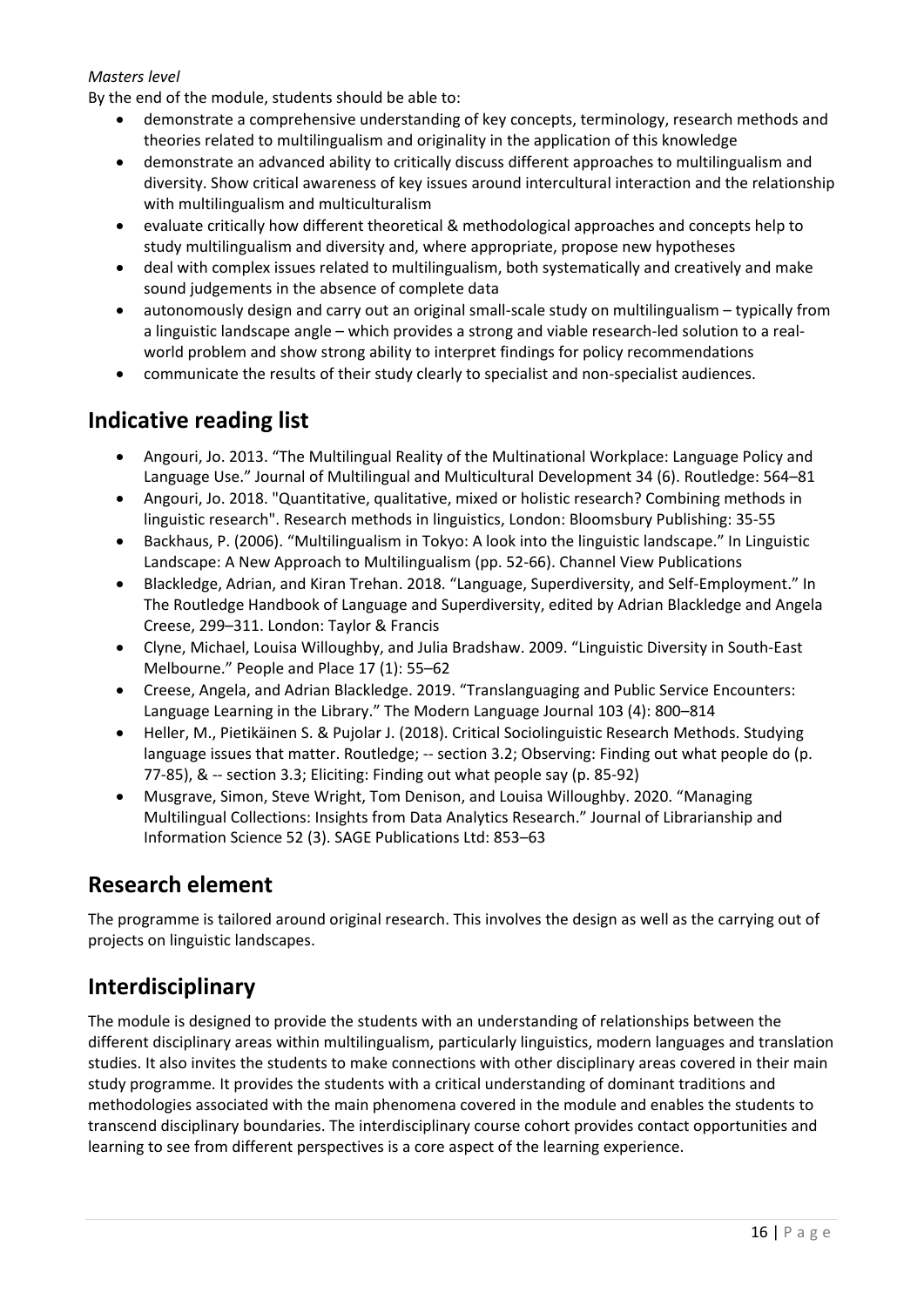### **International**

The module draws on cases from different contexts, including different geopolitical areas, professional environments and linguistic contexts. The content and assessment invite the students to reflect on the societal relevance in different environments of the phenomena covered in the module. The assessment involves students working in groups with academic and ideally non-academic stakeholders which (will) allow for a global and local outlook to be built into the module's work. The international and diverse course cohort provides contact opportunities and learning to see from different perspectives is a core aspect of the learning experience.

### **Subject specific skills**

- Design and carry out research
- Identify different approaches to research and the paradigmatic orientations underlying these
- State the criteria, considerations and procedures necessary to ensure that ethical requirements are met
- Identify and describe core methods for collecting data in multilingualism and diversity research
- Describe relevant procedures for analysing data for linguistic landscaping project
- Identify key issues in research on multilingualism
- Demonstrate familiarity with and ability to use appropriately features of research designs and procedures found in relevant published research articles.

## **Transferable skills**

- Work effectively with others in group tasks and in teams
- Plan and manage time in projects
- Develop strong analytical skills
- Find, evaluate and use previous research at a level appropriate for an intermediate/ final year/ Masters level module
- Use a range of tools and resources effectively in the preparation of course work
- Use appropriate analytic methods to analyse research data on multilingualism
- Read academic papers effectively in the context of an intensive programme
- Communicate clearly and effectively in discussions
- Communicate ideas effectively in writing.

## **Study time**

| <b>Type</b>                          | <b>Required</b>                        |  |
|--------------------------------------|----------------------------------------|--|
| Lectures                             | 10 sessions of 1 hour (7%)             |  |
| <b>Tutorials</b>                     | 5 sessions of 1 hour (3%)              |  |
| Project supervision                  | 5 sessions of 1 hour (3%)              |  |
| Fieldwork                            | 15 sessions of 1 hour (10%)            |  |
| Online learning (scheduled sessions) | 10 sessions of 1 hour (7%)             |  |
| Other activity                       | 5 hours (3%)                           |  |
|                                      | Groupwork:                             |  |
|                                      | data analysis                          |  |
|                                      | presentation preparation               |  |
| Private study                        | 50 hours (33%)                         |  |
|                                      | Reading subject materials<br>$\bullet$ |  |
|                                      | Homework tasks                         |  |
| Assessment                           | 50 hours (33%)                         |  |
| Total                                | 150 hours                              |  |